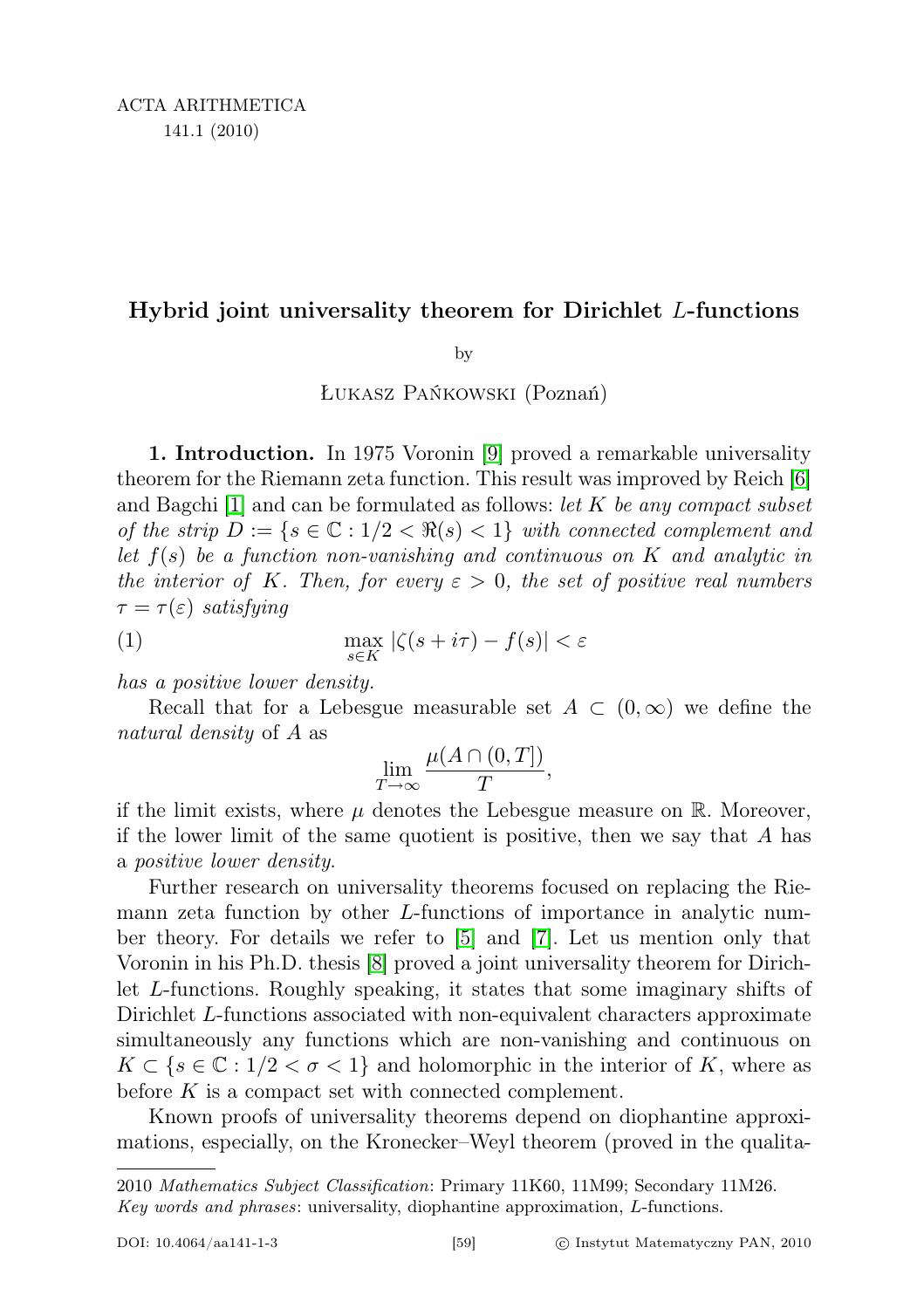tive and quantitative form by Kronecker and Weyl respectively) which could be stated as follows.

For  $x \in \mathbb{R}$  let  $||x||$  denote the distance from x to the nearest integer. Then for arbitrary real numbers  $\alpha_1, \ldots, \alpha_n$  linearly independent over  $\mathbb{Q}$ , any real numbers  $\theta_1, \ldots, \theta_n$  and any positive numbers  $\varepsilon_1, \ldots, \varepsilon_n$ , the set of  $\tau$  such that

<span id="page-1-0"></span>(2) 
$$
\|\tau \alpha_i - \theta_i\| < \varepsilon_i \quad \text{for all } 1 \leq i \leq n
$$

has a positive density, which is equal to  $2^n \prod_{1 \leq i \leq n} \varepsilon_i$ .

The following question arises in a natural way: does the set of real numbers  $\tau$  satisfying simultaneously [\(1\)](#page-0-0) and [\(2\)](#page-1-0) have a positive lower density? A partial answer was given by Kaczorowski and Kulas [\[3\]](#page-13-5) in 2007, who proved that if  $K \subset \{s \in \mathbb{C} : 1/2 < \sigma < 1\}$  is a compact set with connected complement,  $f_1, \ldots, f_n$  are any functions which are non-vanishing and continuous on K and analytic in the interior, and  $\chi_1, \ldots, \chi_n$  are pairwise non-equivalent Dirichlet characters, then, for every sequence  $(\theta_p)_{p\leq z}$  of real numbers indexed by primes up to z and for every  $\varepsilon > 0$ , the set of positive real numbers  $\tau$ satisfying the inequalities

$$
\max_{1 \le j \le n} \max_{s \in K} |L(s + i\tau, \chi_j) - f_j(s)| < \varepsilon, \quad \max_{p \le z} \left\| \tau \frac{\log p}{2\pi} - \theta_p \right\| < \varepsilon
$$

has a positive lower density.

Although this result is more general than the joint universality theorem, the second inequality is only a special case of the inequality in the Kronecker– Weyl theorem. Therefore the purpose of this paper is to prove a theorem of the above type in full generality, with logarithms of primes replaced by an arbitrary set of real numbers linearly independent over Q. More precisely, we prove the following theorem, which can be called the *hybrid joint universality* theorem.

<span id="page-1-1"></span>THEOREM 1.1. Let  $K \subset \{s \in \mathbb{C} : 1/2 < \sigma < 1\}$  be any compact set with connected complement,  $\chi_1, \ldots, \chi_n$  pairwise non-equivalent Dirichlet characters and  $f_1, \ldots, f_n$  any functions which are non-vanishing and continuous on K and analytic in the interior. Moreover, let  $(\alpha_i)_{1 \leq i \leq m}$  be any sequence of real numbers linearly independent over  $\mathbb{Q}$ , and  $(\theta_i)_{1 \leq i \leq m}$  any sequence of real numbers. Then, for every  $\varepsilon > 0$ , the set of real numbers  $\tau$  satisfying the inequalities

$$
\max_{1 \le j \le n} \max_{s \in K} |L(s + i\tau, \chi_j) - f_j(s)| < \varepsilon, \quad \max_{1 \le i \le m} \|\tau \alpha_i - \theta_i\| < \varepsilon
$$

has a positive lower density.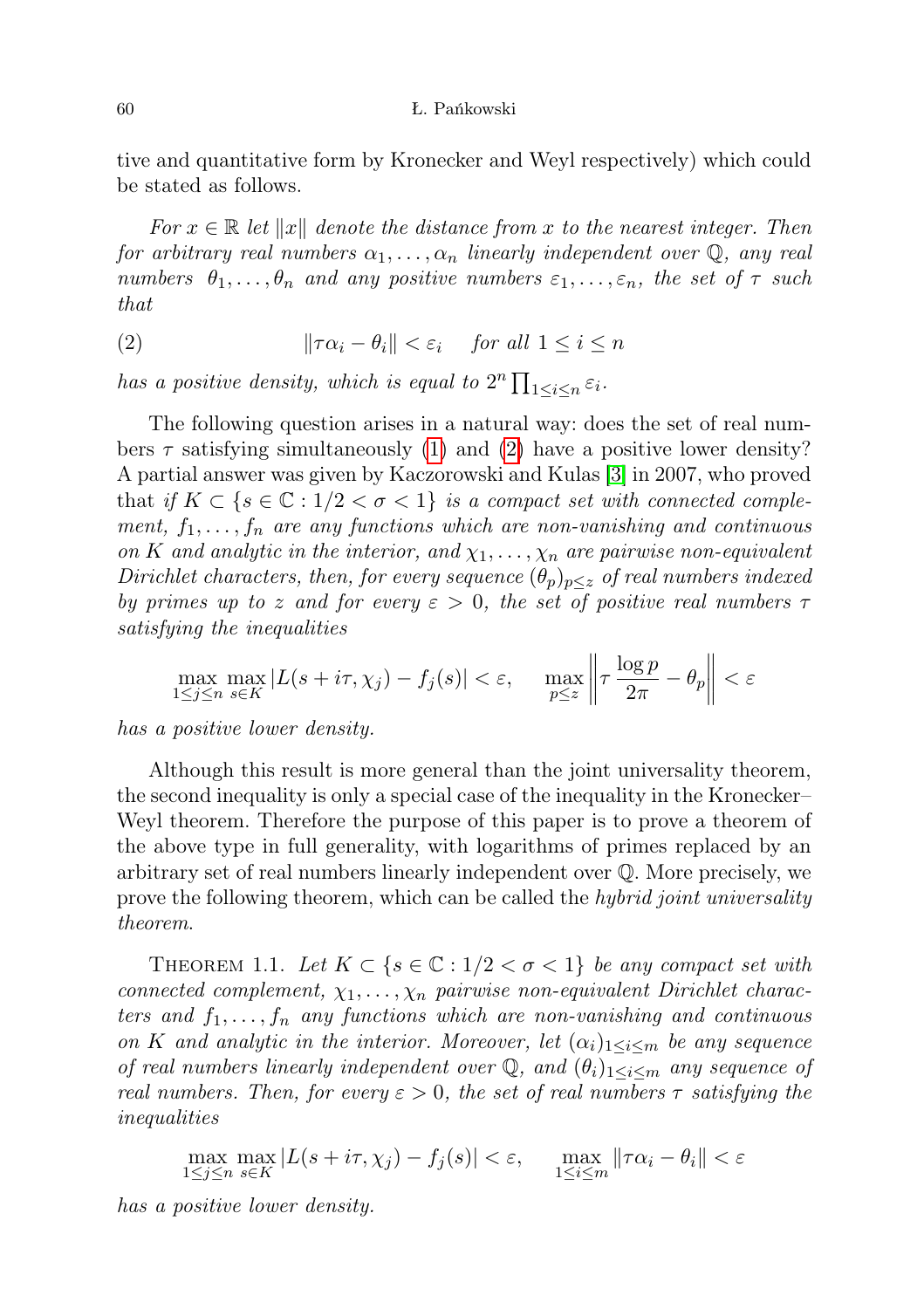In fact, we prove Theorem [1.1](#page-1-1) in a more general form, with Dirichlet L-functions replaced by a finite family of general L-functions (called acceptable) satisfying some natural analytic and arithmetic conditions like the Euler product representation, the Ramanujan conjecture and analytic continuation. For a precise definition of the family of acceptable functions see Section 2 below. The most general hybrid joint universality theorem is formulated as Theorem [4.2.](#page-9-0)

We conclude the paper by presenting some consequences of our hybrid joint universality theorem. In particular, we show that no non-trivial density estimate for zeros of linear combinations of acceptable functions with general Dirichlet polynomials as coefficients can hold.

2. Preliminaries. As mentioned above, we prove our main theorem for some large class of functions, which contains the Dirichlet L-functions. We first define the class  $\mathcal{E}$  (cf. [\[3\]](#page-13-5), [\[4\]](#page-13-6)) to consist of functions

$$
F(s) = \prod_p R_p(p^{-s}) \quad (\sigma > 1),
$$

where  $R_p(z) = 1 + \sum_{m=1}^{\infty} a(p^m) z^m$  are rational functions, analytic and nonvanishing on the disk  $|z| < 1$ , which satisfy the following conditions:

- (1) (Ramanujan conjecture)  $\forall_{\varepsilon>0} a(p^m) \ll_{\varepsilon} p^{\varepsilon m}$  uniformly in p.
- (2) F has meromorphic continuation to the half-plane  $\sigma > 1/2$ . It can have at most a finite number of poles and all of them lie on the straight line  $\sigma=1.$
- $(3)$  F is a function of finite order, which means that

$$
F(s) \ll_{\sigma} |t|^{A(\sigma)}
$$
 for  $\sigma > 1/2$ ,  $|t| \to \infty$ .

(4) For any fixed  $1/2 < \sigma < 1$  the square mean-value

$$
\frac{1}{T}\int_{-T}^{T}|F(\sigma+it)|^2 dt
$$

is bounded as  $T \to \infty$ .

Moreover, let  $\Omega = \prod_p \mathbb{R}$  denote the set of all sequences  $\Theta = (\theta_p)_p$  of real numbers indexed by primes.

For any finite set M of prime numbers and any function  $F \in \mathcal{E}$ , we define for  $\sigma > 1/2$  the finite products

$$
F_M(s, \Theta) = \prod_{p \in M} R_p(p^{-s}e(-\theta_p))
$$

and

$$
F(s)_{|M} = F(s) \prod_{p \in M} R_p^{-1}(p^{-s}).
$$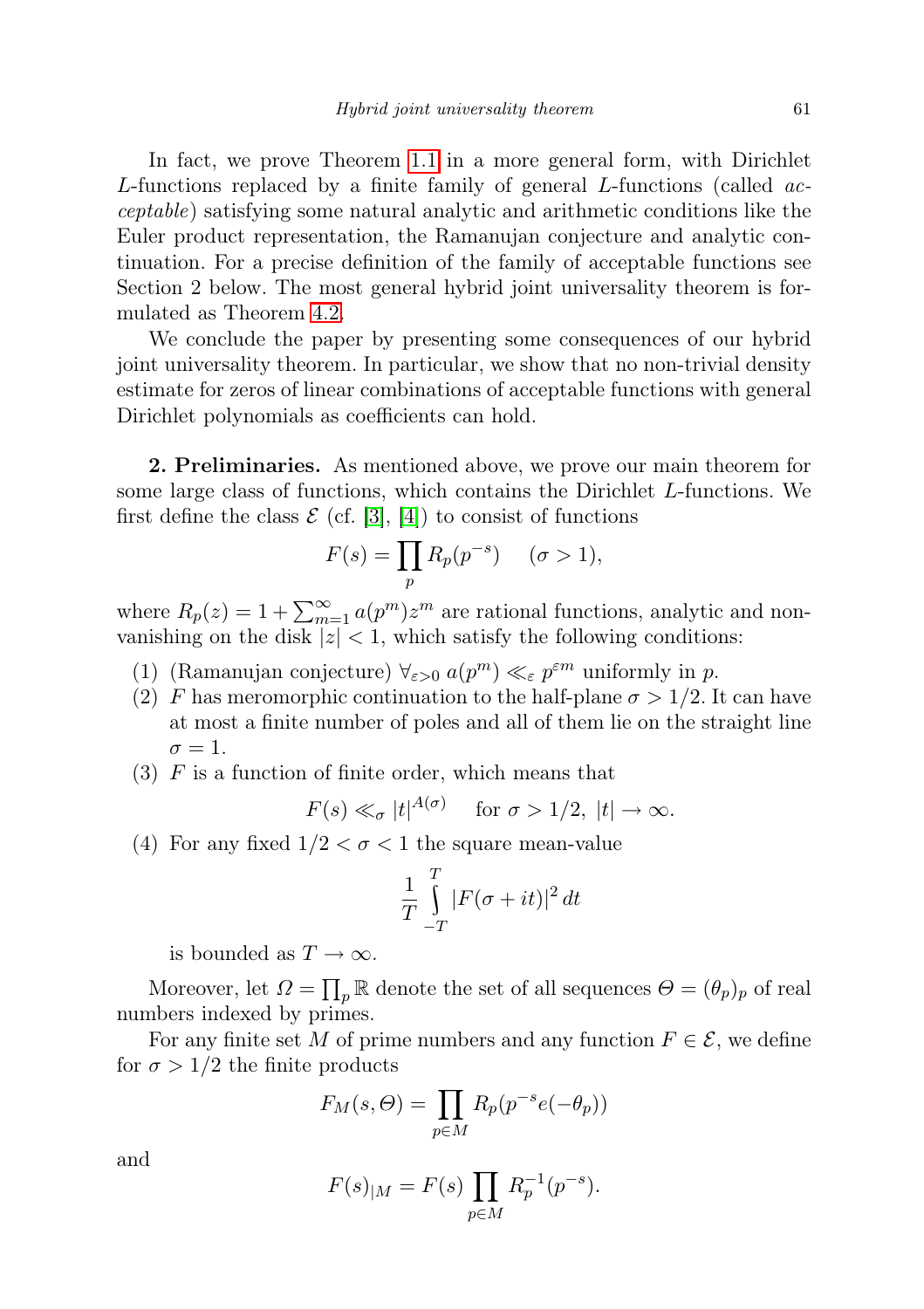62 Ł. Pańkowski

Now, we are ready to define a class of finite sets of functions which is characterized by some kind of independence, and is of prime importance for us. Following  $|3|$  we call an open and bounded subset G of  $\mathbb C$  admissible when for every  $\varepsilon > 0$  the set  $G_{\varepsilon} = \{ s \in \mathbb{C} : |s - w| < \varepsilon$  for certain  $w \in G \}$  has connected complement.

We say that a set  $\{F_1, \ldots, F_n\} \subset \mathcal{E}$  is acceptable if it satisfies the following condition: For every finite set  $M$  of prime numbers, every admissible domain G such that  $\overline{G} \subset \{s \in \mathbb{C} : 1/2 < \Re(s) < 1\}$ , and any analytic and non-vanishing functions  $f_1, \ldots, f_n$  on  $\overline{G}$ , there exists a sequence of finite sets  $M_1 \subset M_2 \subset \cdots$  of primes such that

$$
\bigcup_{k=1}^{\infty} M_k = \{p : p \notin M\}
$$

and for certain  $\Theta_k \in \Omega$ , as  $k \to \infty$ ,

 $F_{j,M_k}(s,\Theta_k) \to f_j(s)$  uniformly for  $s \in G, j = 1, \ldots, n$ .

<span id="page-3-1"></span>REMARK 2.1. As in the proof of [\[3,](#page-13-5) Lemma 7] one can prove that the Dirichlet L-functions for pairwise non-equivalent characters form an acceptable subset of  $\mathcal E$ . We skip the proof of this fact as the modifications needed are straightforward and can be left to the reader.

To end this section, let us recall some properties of the sequence  $\frac{\log p}{2\pi}$ where  $p$  runs over primes, which play an important role in the proof of the hybrid joint universality theorem.

First of all, note that the numbers  $\frac{\log p}{2\pi}$  are linearly independent over  $\mathbb{Q}$ , so we can use the Kronecker–Weyl approximation theorem. The main consequence is that for every finite set  $M$  of primes the curve

$$
\gamma(\tau) = \left(\frac{\tau \log p}{2\pi}\right)_{p \in M}, \quad \tau > 0,
$$

is uniformly distributed mod 1 in  $\mathbb{R}^{\sharp M}$ . Obviously, we can say the same about any sequence linearly independent over Q.

Recall that a curve  $\gamma : (0, \infty) \to \mathbb{R}^n$  is uniformly distributed mod 1 in  $\mathbb{R}^n$ if for every *n*-dimensional interval  $\Pi = [\alpha_1, \beta_1] \times \cdots \times [\alpha_n, \beta_n] \subset [0, 1]^n$  we have

$$
\lim_{T \to \infty} \frac{1}{T} \mu \{ \tau \in (0, T] : \gamma(\tau) \in \Pi \text{ mod } 1 \} = \prod_{j=1}^{n} (\beta_j - \alpha_j),
$$

where  $\gamma(\tau) \in \Pi$  mod 1 means that there exists  $y \in \mathbb{Z}^n$  such that  $\gamma(\tau) - y \in \Pi$ .

The following lemma plays a crucial role in the proof of our main theorem.

<span id="page-3-0"></span>LEMMA 2.2. Let  $(\alpha_i)_{1 \leq i \leq m}$  be a sequence of real numbers linearly independent over Q, and  $(\theta_i)_{1 \leq i \leq m}$  any real numbers. Then there exist a finite set  $B = B(\alpha_1, \ldots, \alpha_m)$  of primes and a sequence  $(\theta_p^*)_{p \in B}$  of real numbers such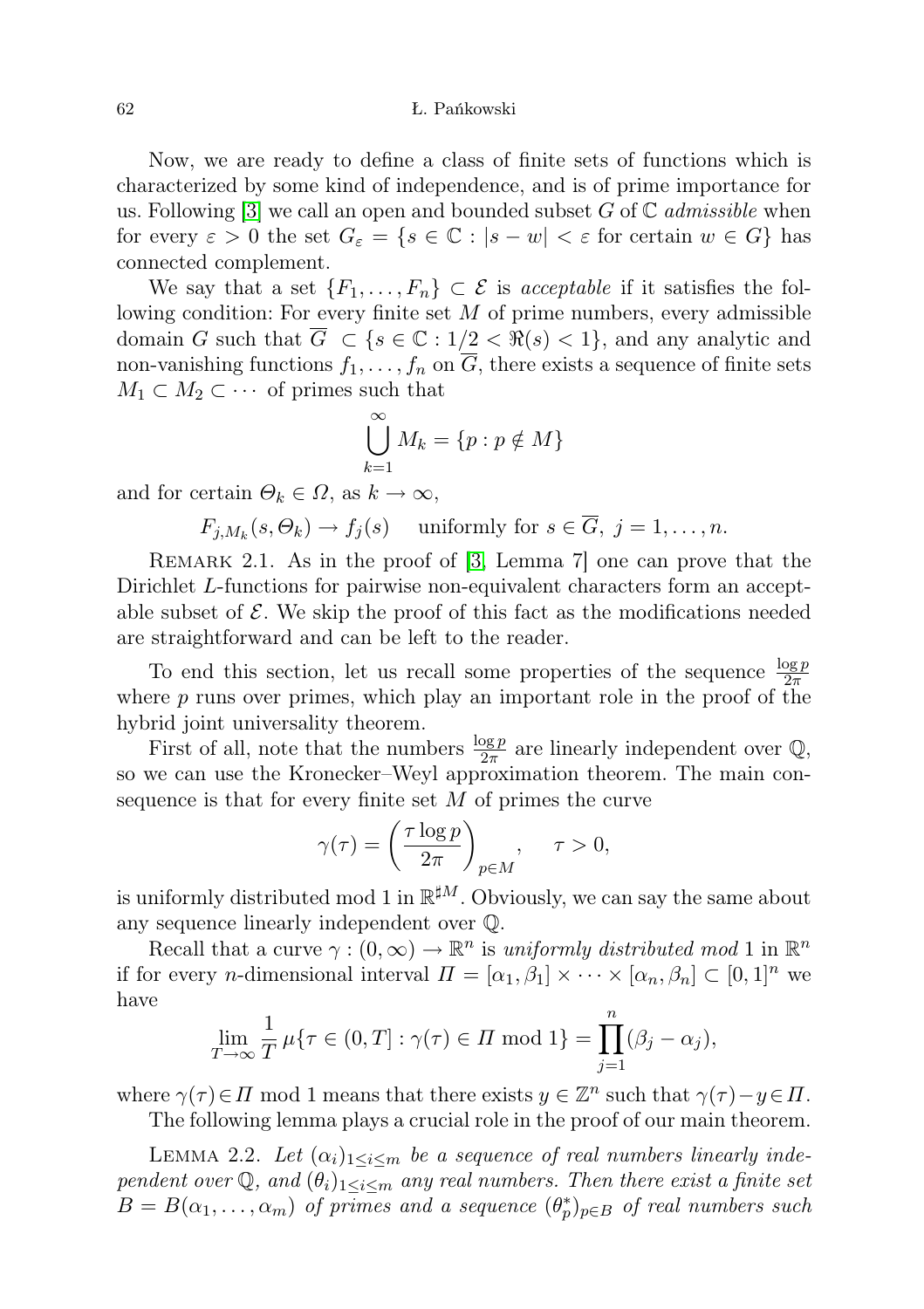that for every finite set M of primes with  $M \cap B = \emptyset$ , any real numbers  $\theta_p$ ,  $p \in M$ , and every  $\varepsilon > 0$ , the set of real numbers  $\tau$  satisfying the inequalities

$$
\max_{1 \le i \le m} \|\tau \alpha_i - \theta_i\| < \varepsilon,
$$
\n
$$
\max_{p \in M} \left\|\tau \frac{\log p}{2\pi} - \theta_p\right\| < \varepsilon, \quad \max_{p \in B} \left\|\tau \frac{\log p}{2\pi} - \theta_p^*\right\| < \varepsilon
$$

has a positive density, which can be explicitly calculated.

*Proof.* Let  $\mathbb P$  denote the set of all primes and

$$
\mathbb{A} = \operatorname{span}_{\mathbb{Q}} \left\{ \frac{\log p}{2\pi} \right\}_{p \in \mathbb{P}}, \quad V = \operatorname{span}_{\mathbb{Q}} \{ \alpha_1, \dots, \alpha_m \},
$$

where  $\text{span}_{\mathbb{Q}}\{a_i\}$  denotes the vector space over  $\mathbb Q$  generated by the real numbers  $a_i$ .

Obviously, if  $V \cap \mathbb{A} = \{0\}$ , then the elements  $\frac{\log p}{2\pi}$ ,  $p \in \mathbb{P}$ , and  $\alpha_i$ ,  $1 \leq$  $i \leq m$ , are linearly independent over Q. Hence, putting  $B = \emptyset$  and using the Kronecker–Weyl theorem yields the assertion.

Therefore, assume that the vector space  $V \cap A$  is non-trivial and has a basis  $\{\beta_1,\ldots,\beta_k\}$ . It is clear that we can complete  $\{\beta_1,\ldots,\beta_k\}$  by elements  $\alpha_i$  to a basis of V, say

<span id="page-4-0"></span>
$$
\{\beta_1,\ldots,\beta_k,\alpha_{k+1},\ldots,\alpha_m\}.
$$

Observe that

(3) 
$$
\text{span}_{\mathbb{Q}}\{\alpha_{k+1},\ldots,\alpha_m\}\cap\mathbb{A}=\{0\}.
$$

It is also clear that  $\{k+1,\ldots,m\}$  is the largest set of indices for which [\(3\)](#page-4-0) holds.

Now, let  $B = \{p_1, \ldots, p_r\}$  be the minimal set of primes such that

$$
\beta_1, \ldots, \beta_k \in \text{span}_{\mathbb{Q}}\left\{\frac{\log p_1}{2\pi}, \ldots, \frac{\log p_r}{2\pi}\right\}.
$$

Notice that  $k \leq r < \infty$  and

$$
\alpha_1, \ldots, \alpha_k \in V \subset \text{span}_{\mathbb{Q}} \bigg\{ \frac{\log p_1}{2\pi}, \ldots, \frac{\log p_r}{2\pi}, \alpha_{k+1}, \ldots, \alpha_m \bigg\}.
$$

Thus, there exists a positive integer N such that for all  $1 \leq i \leq k$  we have

$$
N\alpha_i = \sum_{j=1}^r n_{ij} \frac{\log p_j}{2\pi} + \sum_{j=k+1}^m m_{ij}\alpha_j
$$

for suitable integers  $n_{ij}$  and  $m_{ij}$ .

By the linear independence of  $\alpha_1, \ldots, \alpha_m$  it is easy to see that the vectors  $(n_{i1}, n_{i2}, \ldots, n_{ir}), i = 1, \ldots, k$ , are linearly independent over  $\mathbb{Q}$ . Hence, as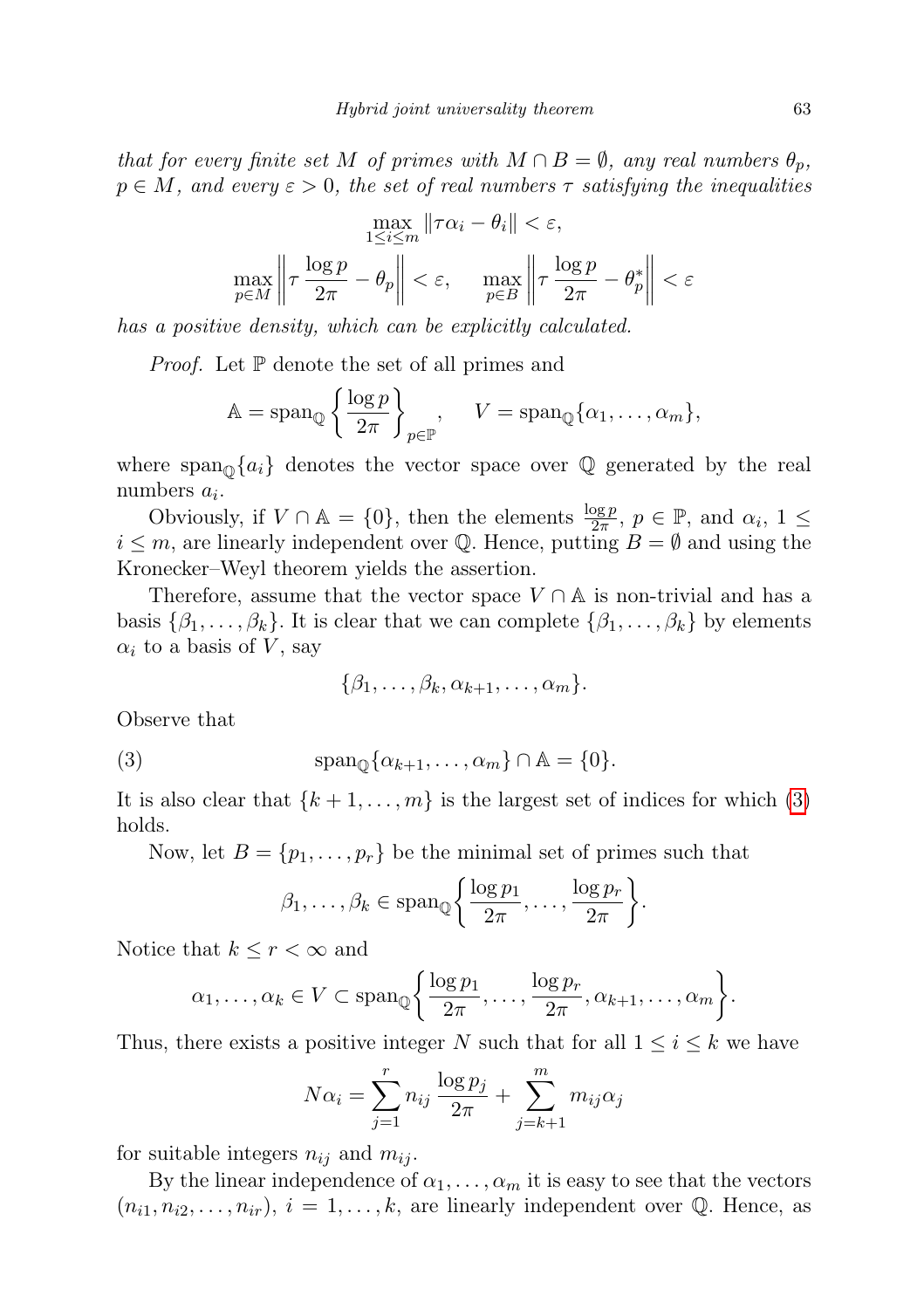$k \leq r$ , for any real numbers  $b_1, \ldots, b_k$  the matrices

$$
A = (n_{ij})_{1 \le i \le k; 1 \le j \le r}, \quad (A|b) = (n_{ij}|b_i)_{1 \le i \le k; 1 \le j \le r},
$$

where  $b^T = (b_1, \ldots, b_k)$ , have rank k. Therefore for any real numbers  $b_1, \ldots, b_k$ the system of linear equations

$$
A \cdot x = b
$$

has at least one solution.

Let  $\theta_p', p \in B$ , be a solution of the above system with

$$
b_i = \theta_i - \sum_{j=k+1}^m m_{ij} \frac{\theta_j}{N} \quad (i = 1, \dots, k).
$$

In addition, we put  $\theta_p^* = N\theta_p'$  for  $p \in B$ .

Now, recalling [\(3\)](#page-4-0), we see that the elements of the set

$$
\left\{N\,\frac{\log p}{2\pi}\right\}_{p\in M}\cup\left\{\frac{\log p}{2\pi}\right\}_{p\in B}\cup\{\alpha_{k+1},\ldots,\alpha_m\}
$$

are linearly independent over  $\mathbb Q$  for every finite set M of primes with  $M \cap B = \emptyset$ .

Hence, by the Kronecker–Weyl theorem, for any real numbers  $\theta_p$ ,  $p \in M$ , the set of real numbers  $\tau$  satisfying the inequalities

<span id="page-5-0"></span>(4) 
$$
\max_{k+1 \leq i \leq m} \left\| \tau \alpha_i - \frac{\theta_i}{N} \right\| < \frac{\varepsilon}{N},
$$

(5) 
$$
\max_{p \in M} \left\| N \tau \frac{\log p}{2\pi} - \theta_p \right\| < \varepsilon,
$$

<span id="page-5-1"></span>(6) 
$$
\max_{p \in B} \left\| \tau \frac{\log p}{2\pi} - \theta_p' \right\| < \frac{\varepsilon}{N}
$$

has a positive density, which can be explicitly calculated. Moreover, by the definition of  $\theta'_p$ ,  $p \in B$ , and the inequalities [\(4\)](#page-5-0) and [\(6\)](#page-5-1), we see that for those  $\tau$ ,

<span id="page-5-2"></span>(7) 
$$
\max_{1 \leq i \leq k} \|N\tau \alpha_i - \theta_i\| < \varepsilon.
$$

Thus, multiplying [\(6\)](#page-5-1) by N completes the proof.  $\blacksquare$ 

## 3. The main lemma

<span id="page-5-3"></span>LEMMA 3.1. Let G be an admissible domain such that  $\overline{G} \subset \{s \in \mathbb{C} :$  $1/2 < \sigma < 1$ , and  $\{F_1, \ldots, F_n\} \subset \mathcal{E}$  be any acceptable set. Moreover, let  $(\alpha_i)_{1\leq i\leq m}$  be real numbers linearly independent over  $\mathbb{Q}, (\theta_i)_{1\leq i\leq m}$  any real numbers, and  $f_1, \ldots, f_n$  functions which are analytic and non-vanishing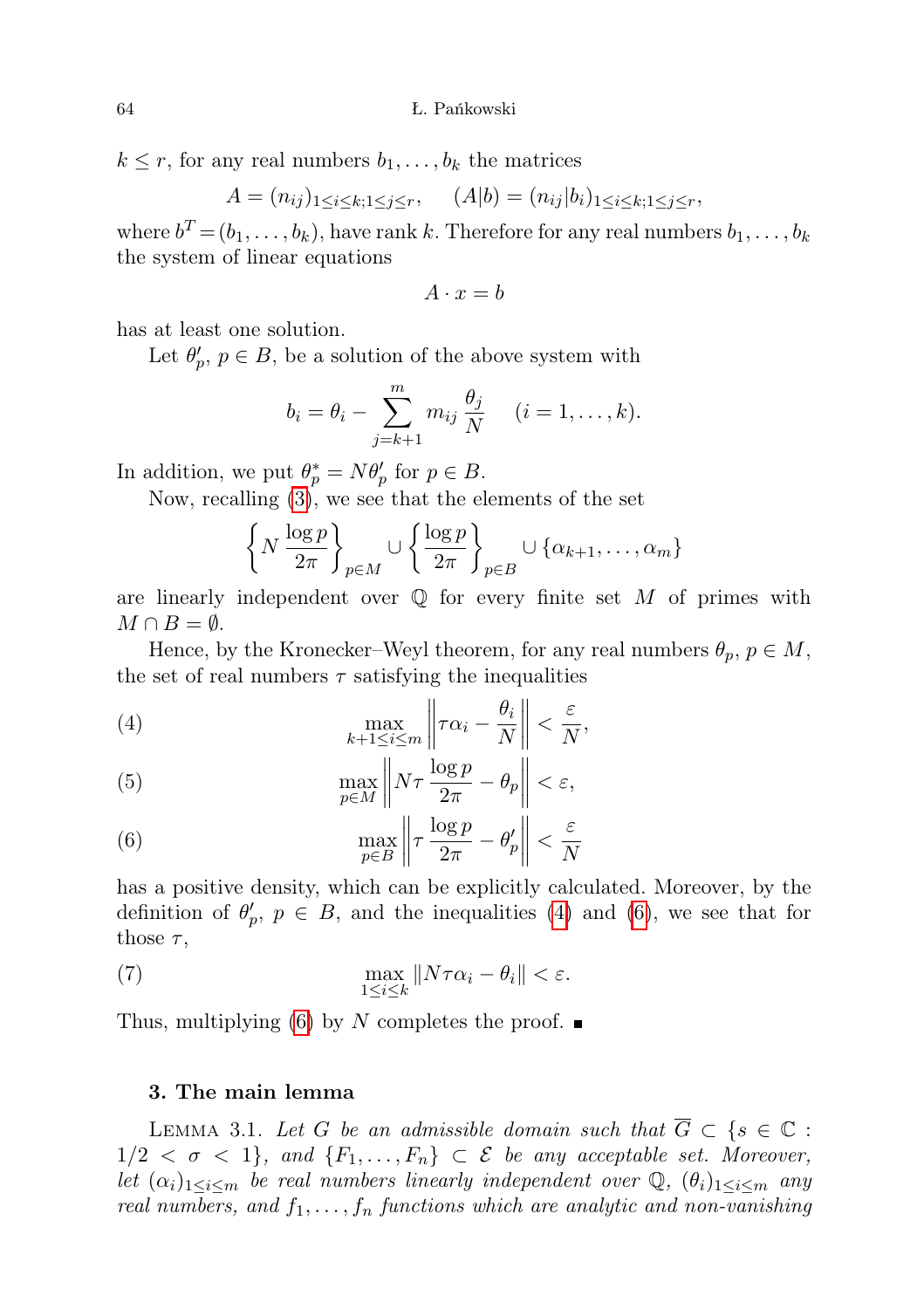on  $\overline{G}$ . Then, for every  $\varepsilon > 0$  and any set  $G_0 \subset \overline{G_0} \subset G$ , there exist a finite set  $B = B(\alpha_1, \ldots, \alpha_m)$  of primes and a sequence  $(\theta_p^*)_{p \in B}$  of real numbers such that the set of positive real numbers  $\tau$  satisfying the inequalities

$$
\max_{1 \le j \le n} \max_{s \in \overline{G_0}} \left| F_j(s + i\tau)_{|B} - f_j(s) \prod_{p \in B} R_p^{-1}(p^{-s}e(-\theta_p^*)) \right| < \varepsilon,
$$
\n
$$
\max_{p \in B} \left\| \tau \frac{\log p}{2\pi} - \theta_p^* \right\| < \varepsilon, \quad \max_{1 \le i \le m} \|\tau \alpha_i - \theta_i\| < \varepsilon
$$

has a positive lower density.

Proof. We closely follow the proof of Lemma 1, Chapter 7 in [\[4\]](#page-13-6), and hence we shall be very brief.

First, using Lemma [2.2](#page-3-0) we choose a set  $B = B(\alpha_1, \ldots, \alpha_m)$  and real numbers  $\theta_p^*, p \in B$ . Moreover, let  $J \subset \{1, \ldots, m\}$  be a maximal set of indices such that the elements of the set

$$
\{\alpha_i\}_{i\in J}\cup \left\{\frac{\log p}{2\pi}\right\}_{p\in\mathbb{P}}
$$

are linearly independent over Q. Hence, as in the proof of Lemma [2.2,](#page-3-0) it is clear that the elements  $\alpha_i, i \in J$ , complete a basis of  $V \cap \text{span}_{\mathbb{Q}}\left\{\frac{\log p}{2\pi}\right\}_{p \in \mathbb{P}}$ to a basis of  $V$ .

Let

$$
\widetilde{f}_j(s) = f_j(s) \prod_{p \in B} R_p^{-1}(p^{-s}e(-\theta_p^*)).
$$

Fix  $\varepsilon > 0$ . Then from the definition of acceptability we see that there exist a sequence  $\Theta_k = (\theta_p^{(k)}) \in \Omega$  and a large integer  $k_0$  such that for each  $k \geq k_0$ 

$$
\max_{1 \le j \le n} \max_{s \in \overline{G}} |F_{j,M_k}(s,\Theta_k) - \tilde{f}_j(s)| < \varepsilon,
$$

where  $M_k$  is a finite set of primes  $p \notin B$ .

Let k denote a generic integer greater than or equal to  $k_0$  and let N have the same meaning as in the proof of Lemma [2.2.](#page-3-0) By continuity, if  $\max_{p \in M_k} \left\| \tau \frac{N \log p}{2\pi} - \theta_p^{(k)} \right\| < \delta$  for sufficiently small  $\delta > 0$ , then

<span id="page-6-0"></span>(8) 
$$
\max_{1 \leq j \leq n} \max_{s \in \overline{G}} |F_{j,M_k}(s+iN\tau,0) - \tilde{f}_j(s)| < \varepsilon.
$$

Let  $Q = \{p : p < y\} \setminus B$ , where y is so large that  $M_k \subset Q$ . Now, using the last lemma (see [\(4\)](#page-5-0)–[\(6\)](#page-5-1)) and the fact that  $M_k \cap B = \emptyset$  we see that the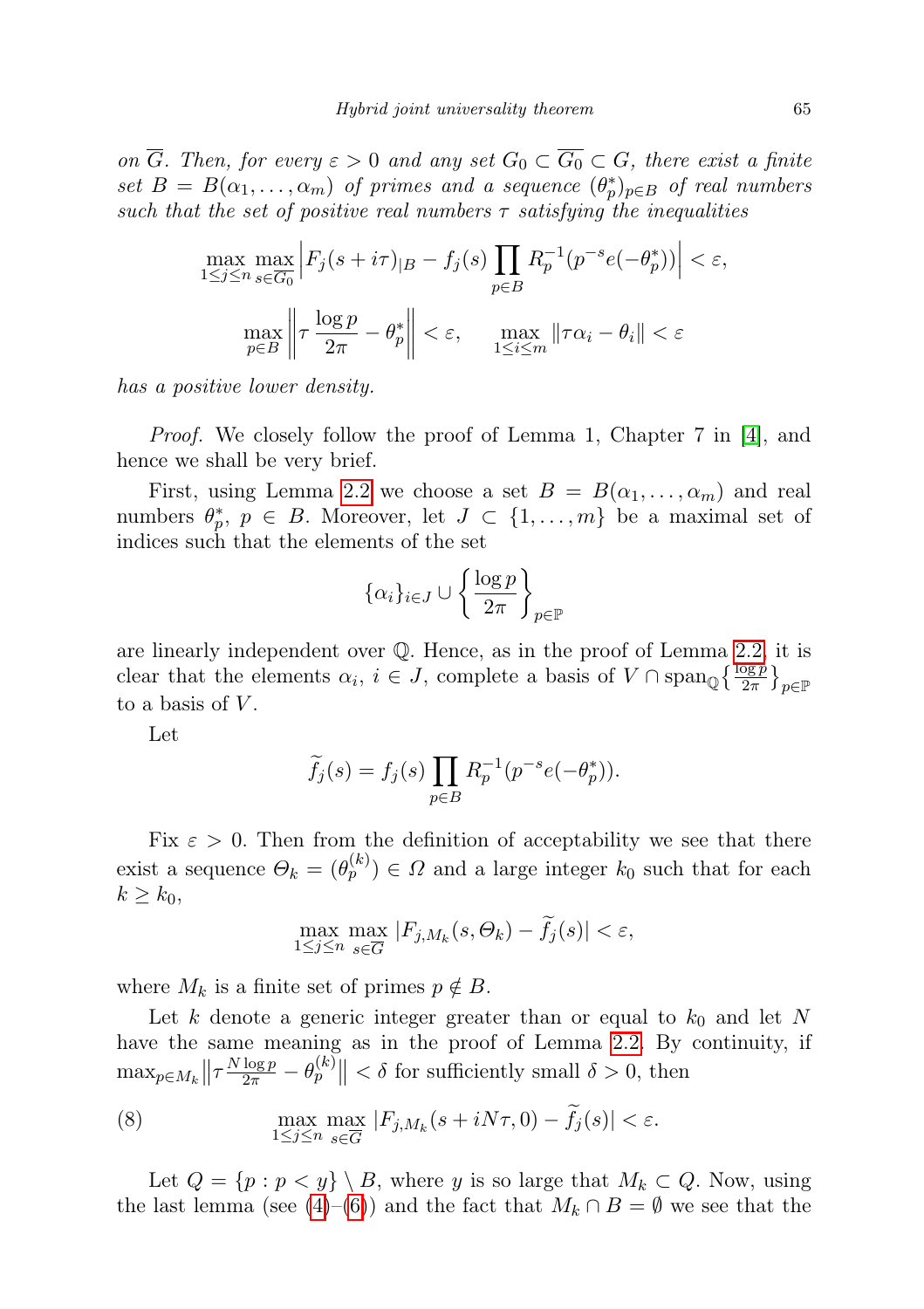set A of positive numbers  $\tau$  satisfying the inequalities

(9)  
\n
$$
\max_{i \in J} \left\| \tau \alpha_i - \frac{\theta_i}{N} \right\| < \frac{\varepsilon}{N},
$$
\n
$$
\max_{p \in M_k} \left\| N\tau \frac{\log p}{2\pi} - \theta_p^{(k)} \right\| < \delta,
$$
\n
$$
\max_{p \in B} \left\| \tau \frac{\log p}{2\pi} - \frac{\theta_p^*}{N} \right\| < \frac{\varepsilon}{N}
$$

<span id="page-7-0"></span>has a positive density, which is equal to  $\mu(\mathcal{D})$ , where

$$
\mathcal{D} = \left\{ \overline{\omega} = (\omega_i^{(1)})_{i \in J} \cap (\omega_p^{(2)})_{p \in B \cup Q} \subset [0, 1]^{|J|+y} : \max_{i \in J} \left\| \omega_i^{(1)} - \frac{\theta_i}{N} \right\| < \frac{\varepsilon}{N},
$$
\n
$$
\max_{p \in M_k} \|\omega_p^{(2)} - \theta_p^{(k)}\| < \delta, \max_{p \in B} \left\| \omega_p^{(2)} - \frac{\theta_p^*}{N} \right\| < \frac{\varepsilon}{N} \right\}.
$$

Here  $\frown$  denotes concatenation of sequences and  $\mu$  denotes the  $(\sharp J + y)$ dimensional Lebesgue measure.

Consider now  $I = \sum_{j=1}^{n} I_j$ , where

$$
I_j = \frac{1}{T} \int\limits_{A_T} \left( \iint\limits_G |F_j(s + iN\tau)|_B - F_{j,M_k}(s + iN\tau, 0)|^2 \, db \right) d\tau,
$$

with  $db = d\sigma dt$  and  $A_T = A \cap [T_0, T]$ . We choose  $T_0$  so large that  $F_j$  are analytic on  $\sigma > 1/2$ ,  $|t| > T_0$ .

Obviously

$$
I \le 2S_1 + 2S_2,
$$

where

$$
S_1 = \frac{1}{T} \int_{A_T} \left( \iint_{G} \sum_{j=1}^n |F_{j,Q}(s + iN\tau, 0) - F_{j,M_k}(s + iN\tau, 0)|^2 \, db \right) d\tau,
$$
  
\n
$$
S_2 = \frac{1}{T} \int_{A_T} \left( \iint_{G} \sum_{j=1}^n |F_j(s + iN\tau)|_B - F_{j,Q}(s + iN\tau, 0)|^2 \, db \right) d\tau.
$$

We intend to show that  $I \ll \varepsilon^2$ .

First we handle  $S_1$ , which can be written as

$$
S_1 = \sum_{j=1}^n \iint\limits_G \left( \frac{1}{T} \int\limits_{A_T} \left| F_{j,Q} \left( s, \left( \tau \frac{N \log p}{2\pi} \right) \right) - F_{j,M_k} \left( s, \left( \tau \frac{N \log p}{2\pi} \right) \right) \right|^2 d\tau \right) db.
$$

By the Kronecker–Weyl theorem and the definition of the set  $J$ , the curve

$$
\gamma(\tau) = (\tau \alpha_i)_{i \in J} \frown \left(\tau \frac{\log p}{2\pi}\right)_{p \in B} \frown \left(\tau \frac{N \log p}{2\pi}\right)_{p \in Q}
$$

is uniformly distributed mod 1.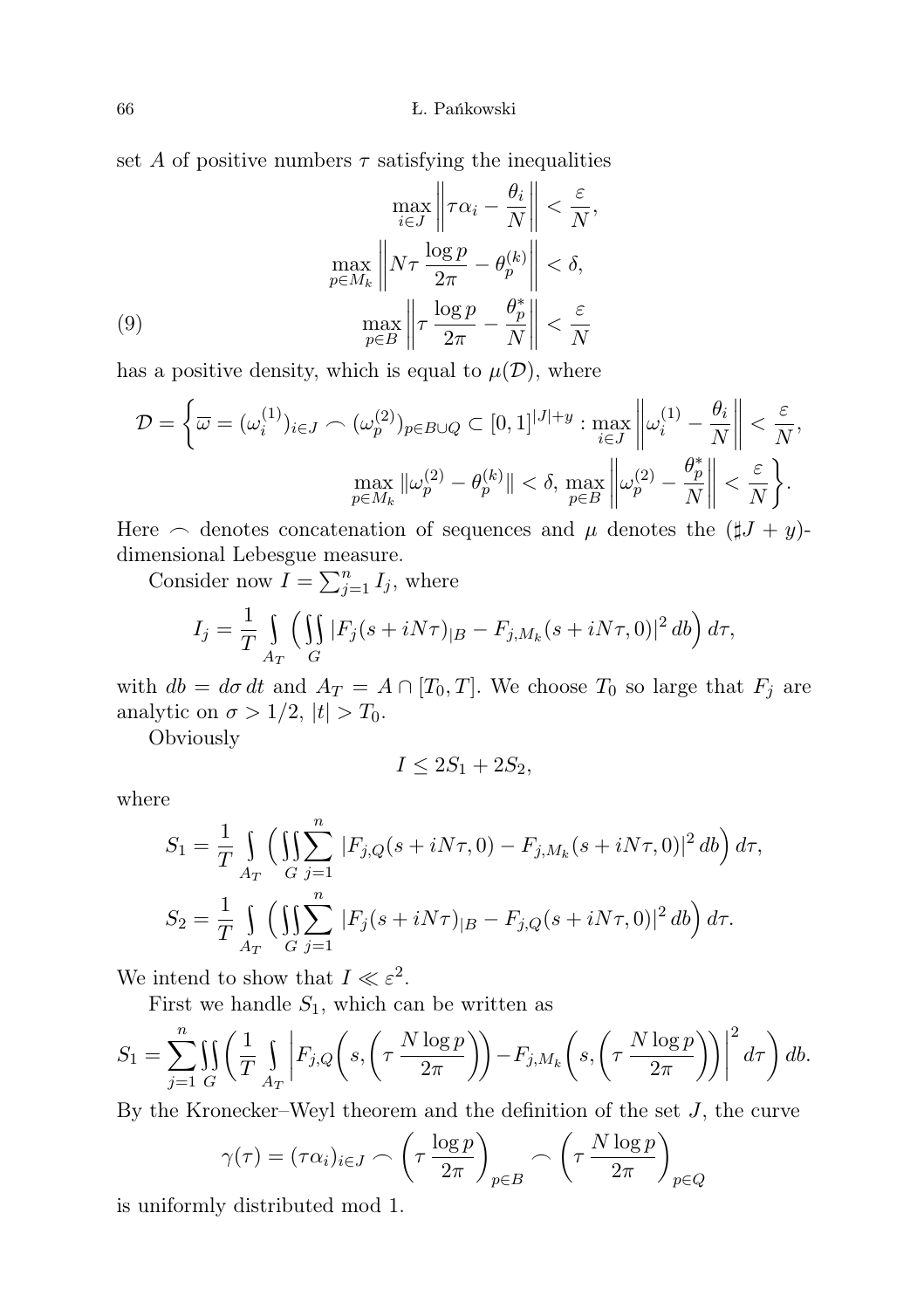Then, by Theorem A.8.3 in [\[4\]](#page-13-6), we have

$$
\lim_{T \to \infty} \frac{1}{T} \int_{A_T} \left| F_{j,Q}\left(s, \left(\tau \frac{N \log p}{2\pi}\right)\right) - F_{j,M_k}\left(s, \left(\tau \frac{N \log p}{2\pi}\right)\right) \right|^2 d\tau
$$
\n
$$
\leq (\max_{s \in \overline{G}} |\widetilde{f}_j(s)| + 2\varepsilon)^2 \int_{\mathcal{D}} \cdots \int_{\mathcal{D}} |F_{j,Q\setminus M_k}(s,\overline{\omega}) - 1|^2 d\mu,
$$

where  $\mu$  denotes the Lebesgue measure on  $\mathbb{R}^{|J|+y}$ .

Observe now that from the definition of  $\mathcal D$  we have

$$
\int_{\mathcal{D}} \int_{\mathcal{D}} |F_{j,Q} \setminus M_k(s,\overline{\omega}) - 1|^2 d\mu = \mu(\mathcal{D}) \int_0^1 \cdots \int_0^1 |F_{j,Q} \setminus M_k(s,\overline{\omega}) - 1|^2 d\mu.
$$

Finally, if we write  $F_{j,Q\setminus M_k}(s,\overline{\omega})-1$  as a Dirichlet series and assume that  $M_k$  contains all primes less than  $y_k$ , then after some easy calculations we obtain

$$
\int_{0}^{1} \cdots \int_{0}^{1} |F_{j,Q\setminus M_k}(s,\overline{\omega}) - 1|^2 d\mu \le \sum_{m > y_k} \frac{1}{m^{1+\varepsilon_1}},
$$

where  $\varepsilon_1 < \frac{2}{3}$  $\frac{2}{3}$  dist(*G*, 1/2). Hence for sufficiently large *T* and *k* we have

$$
S_1 < \frac{1}{4} \,\mu(\mathcal{D}) \varepsilon^2.
$$

Arguing analogously to  $|4|$  we prove a similar estimate to  $S_2$ . The modifications needed are easy and can be left to the reader. As a result we obtain

$$
I \le \mu(\mathcal{D})\varepsilon^2 \quad \text{as } T \to \infty.
$$

On the other hand, we know that

$$
\lim \frac{1}{T} \int_{A_T} d\tau = \mu(\mathcal{D}).
$$

Finally, by Theorem A.2.7 from [\[4\]](#page-13-6), there exists a set  $Y \subset A_T$  such that  $\mu(Y) \gg T$  and for all  $\tau \in Y$ ,

$$
\max_{1 \le j \le n} \max_{s \in \overline{G_0}} |F_j(s + iN\tau)|_B - F_{j,M_k}(s + iN\tau, 0)|^2 < 2\varepsilon^2.
$$

Hence, recalling [\(7\)](#page-5-2), [\(8\)](#page-6-0), and multiplying [\(9\)](#page-7-0) by N completes the proof.  $\blacksquare$ 

4. The main theorem. In the proof of Theorem [4.2,](#page-9-0) which we regard as the main result of this paper, we make use of the following famous Mergelyan theorem [\[2\]](#page-13-7).

LEMMA 4.1. Let  $K \subset \mathbb{C}$  be a compact set with connected complement and  $f: K \to \mathbb{C}$  any function continuous on K and analytic in the interior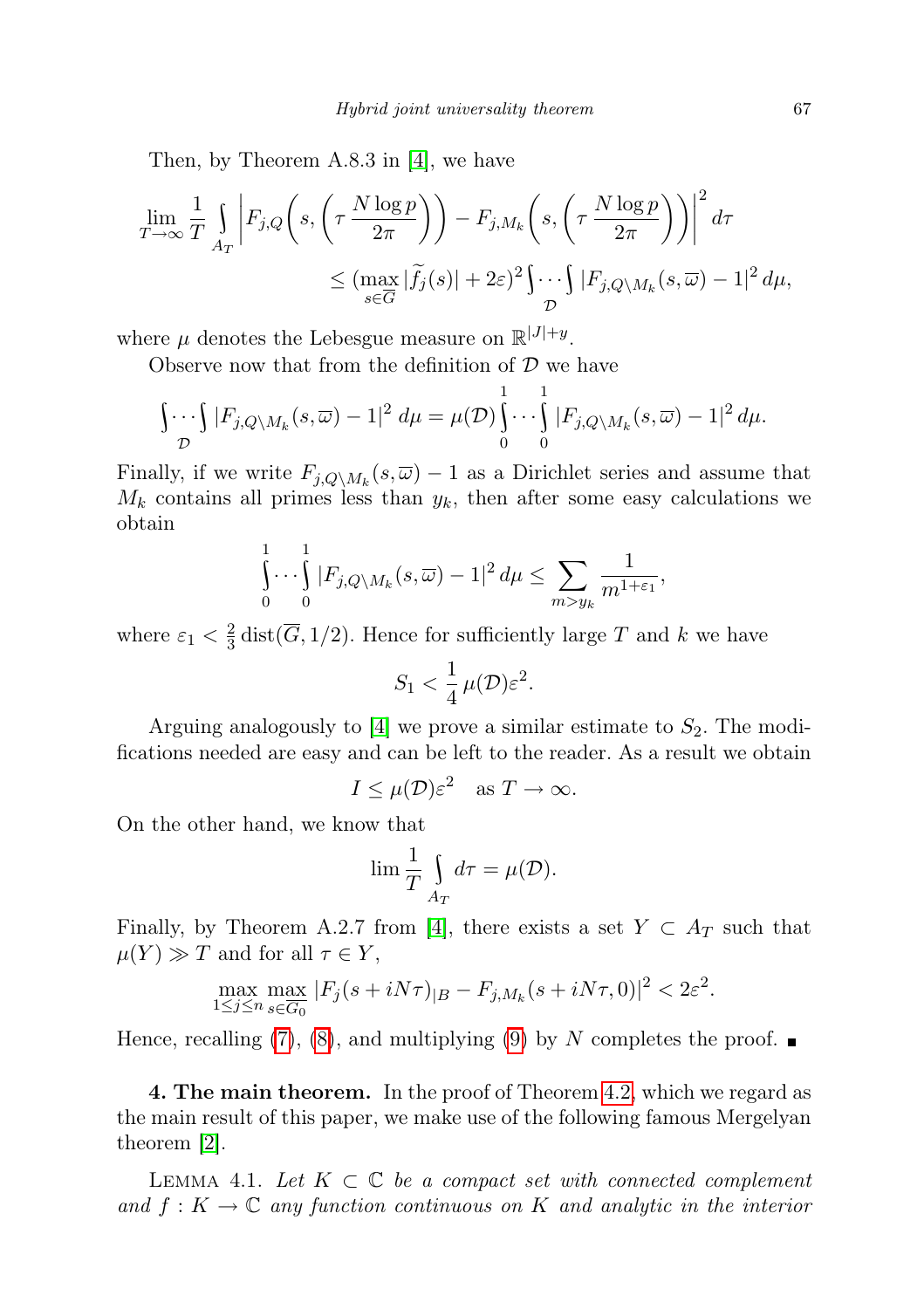of K. Then, for every  $\varepsilon > 0$ , there exists a polynomial P such that

$$
\max_{s \in K} |f(s) - P(s)| < \varepsilon.
$$

Theorem [1.1](#page-1-1) is an immediate consequence of the following result and Remark [2.1.](#page-3-1)

<span id="page-9-0"></span>THEOREM 4.2 (hybrid joint universality theorem). Let  $K \subset \{s \in \mathbb{C} :$  $1/2 < \sigma < 1$ } be a compact set with connected complement,  $\{F_1, \ldots, F_n\} \subset \mathcal{E}$ an acceptable set and  $f_1, \ldots, f_n$  any functions continuous and non-vanishing on K which are analytic in the interior of K. Moreover, let  $(\alpha_i)_{1 \leq i \leq m}$  be any fixed sequence of real numbers linearly independent over Q. Then, for every  $\varepsilon > 0$  and any real numbers  $(\theta_i)_{1 \leq i \leq m}$ , there exists a set A with a positive lower density such that for all  $\tau \in A$ ,

<span id="page-9-2"></span>(10) 
$$
\max_{1 \le j \le n} \max_{s \in K} |F_j(s + i\tau) - f_j(s)| < \varepsilon,
$$
\n
$$
\max_{1 \le i \le m} \|\tau \alpha_i - \theta_i\| < \varepsilon.
$$

Proof. As in the proof of Theorem 3 in [\[3\]](#page-13-5), by the Mergelyan theorem, we can assume that  $K = \overline{G}$  for some admissible set G and  $f_i$  are analytic and non-vanishing on some simply connected set  $G_1$  such that  $\overline{G} \subset G_1 \subset$  $G_1 \subset \{s: 1/2 < \sigma < 1\}.$ 

Let B have the same meaning as in Lemma [3.1](#page-5-3) and let  $n_1$  denote the number of its elements. Moreover, let

$$
m_0 = \max_{1 \le j \le N} \max_{s \in \overline{G_1}} |f_j(s)|, \quad m_1 = 1 + n_1 C^{n_1 - 1} m_0,
$$

$$
P = \prod_{p \in B} \left( 1 + \sum_{m=1}^{\infty} |a(p^m)| p^{-1/2} \right),
$$

where

$$
0 < C^{-1} < \min_{p \in B} \min_{|z| \le 1/\sqrt{2}} |R_p(z)|.
$$

By continuity, for any  $\varepsilon > 0$ , we find  $\delta = \delta(\varepsilon)$  such that

$$
\max_{p\in B}\max_{s\in \overline{G}}\, |R_p^{-1}(p^{-s}e(-\varTheta_1))-R_p^{-1}(p^{-s}e(-\varTheta_2))|<\frac{\varepsilon}{m_1P},
$$

whenever  $\|\theta_p^{(1)} - \theta_p^{(2)}\| \leq \delta$  for  $p \in B$ .

Now, using Lemma [3.1,](#page-5-3) we see that the set of  $\tau$  satisfying

<span id="page-9-1"></span>(11) 
$$
\max_{1 \le j \le n} \max_{s \in \overline{G}} \left| F_j(s + i\tau)_{|B} - f_j(s) \prod_{p \in B} R_p^{-1}(p^{-s}e(-\theta_p^*)) \right| < \frac{\varepsilon}{m_1 P},
$$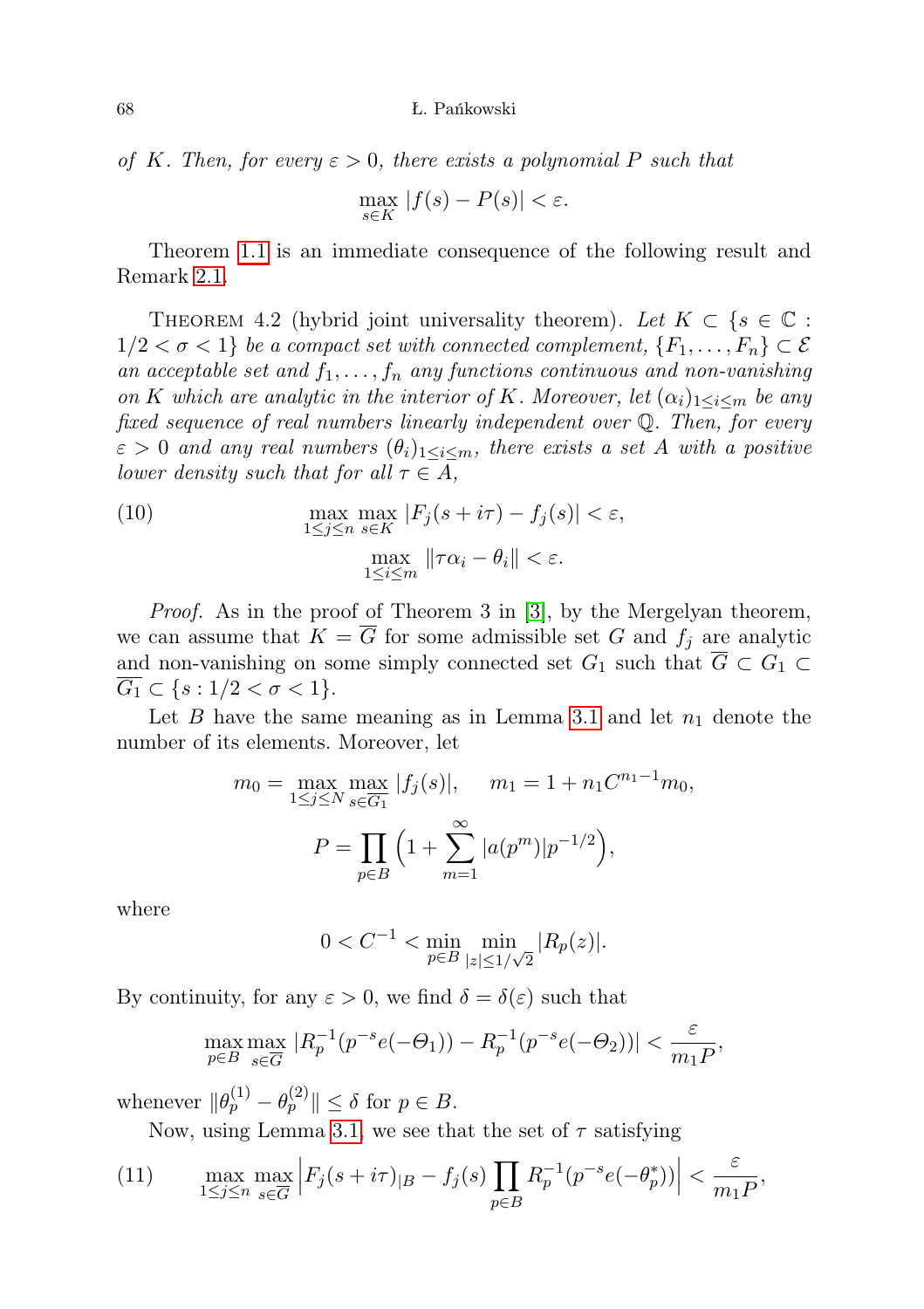(12) 
$$
\max_{1 \leq i \leq m} \|\tau \alpha_i - \theta_i\| < \varepsilon,
$$

<span id="page-10-0"></span>(13) 
$$
\max_{p \in B} \left\| \tau \frac{\log p}{2\pi} - \theta_p^* \right\| < \delta
$$

has a positive lower density.

<span id="page-10-2"></span>Using [\(13\)](#page-10-0) and the inequality

(14) 
$$
\Big|\prod_{j=1}^n a_j - \prod_{j=1}^n b_j\Big| \le R^{n-1} \sum_{j=1}^n |a_j - b_j|,
$$

which holds for any complex numbers  $a_j, b_j, j = 1, \ldots, n$ , such that  $|a_j|, |b_k|$  $\leq R$ , we deduce for  $s \in \overline{G}$  that

$$
\left| f_j(s) \prod_{p \in B} R_p^{-1}(p^{-s}e(-\theta_p^*)) - f_j(s) \prod_{p \in B} R_p^{-1}(p^{-s-i\tau}) \right|
$$
  
\n
$$
\leq m_0 \Big| \prod_{p \in B} R_p^{-1}(p^{-s}e(-\theta_p^*)) - \prod_{p \in B} R_p^{-1}(p^{-s-i\tau}) \Big|
$$
  
\n
$$
\leq m_0 n_1 C^{n_1 - 1} \max_{p \in B} |R_p^{-1}(p^{-s}e(-\theta_p^*)) - R_p^{-1}(p^{-s-i\tau})|
$$
  
\n
$$
\leq \left(1 - \frac{1}{m_1}\right) \frac{\varepsilon}{P}.
$$

Consequently, using [\(11\)](#page-9-1) we have

$$
\max_{1 \le j \le n} \max_{s \in \overline{G}} \left| F_j(s + i\tau)_{|B} - f_j(s) \prod_{p \in B} R_p^{-1}(p^{-s - i\tau}) \right| < \frac{\varepsilon}{P}.
$$

Multiplying the last inequality by  $\prod_{p\in B} R_p(p^{-s-i\tau})$  and noticing that this factor is  $\leq P$ , we obtain [\(10\)](#page-9-2), and the result follows.

5. Some applications. We first briefly present two evident consequences of the main theorem. We omit details of the proofs because they are almost the same as in [\[4,](#page-13-6) Chapter VII, Section 3.4].

<span id="page-10-1"></span>COROLLARY 5.1. Let  $\{F_1, \ldots, F_n\} \in \mathcal{E}$  be an acceptable set, and  $\alpha_1, \ldots, \alpha_m$ real numbers linearly independent over Q. Then the image of the function  $\gamma : \mathbb{R} \to \mathbb{C}^{nk} \times \mathbb{T}^m$  given by

$$
\gamma(\tau) = (F_1(\sigma + i\tau), \dots, F_n^{(k-1)}(\sigma + i\tau), e^{\alpha_1 i\tau}, \dots, e^{\alpha_m i\tau})
$$

is everywhere dense in  $\mathbb{C}^{nk} \times \mathbb{T}^m$ , where  $\mathbb{T} = \{s \in \mathbb{C} : |s| = 1\}.$ 

COROLLARY 5.2. Let  $F_1, \ldots, F_n, \alpha_1, \ldots, \alpha_m$  and  $\mathbb T$  be as in Corollary [5.1](#page-10-1). Suppose  $G_j$   $(1 \leq j \leq N)$  are continuous functions on  $\mathbb{C}^{nk} \times \mathbb{T}^m$  such that

$$
\sum_{j=1}^{N} s^{j-1} G_j(F_1(\sigma + i\tau), \dots, F_n^{(k-1)}(\sigma + i\tau), e^{\alpha_1 i\tau}, \dots, e^{\alpha_m i\tau}) = 0
$$

for all  $s \in \mathbb{C}$ . Then the functions  $G_j$ ,  $j = 1, ..., N$ , vanish identically.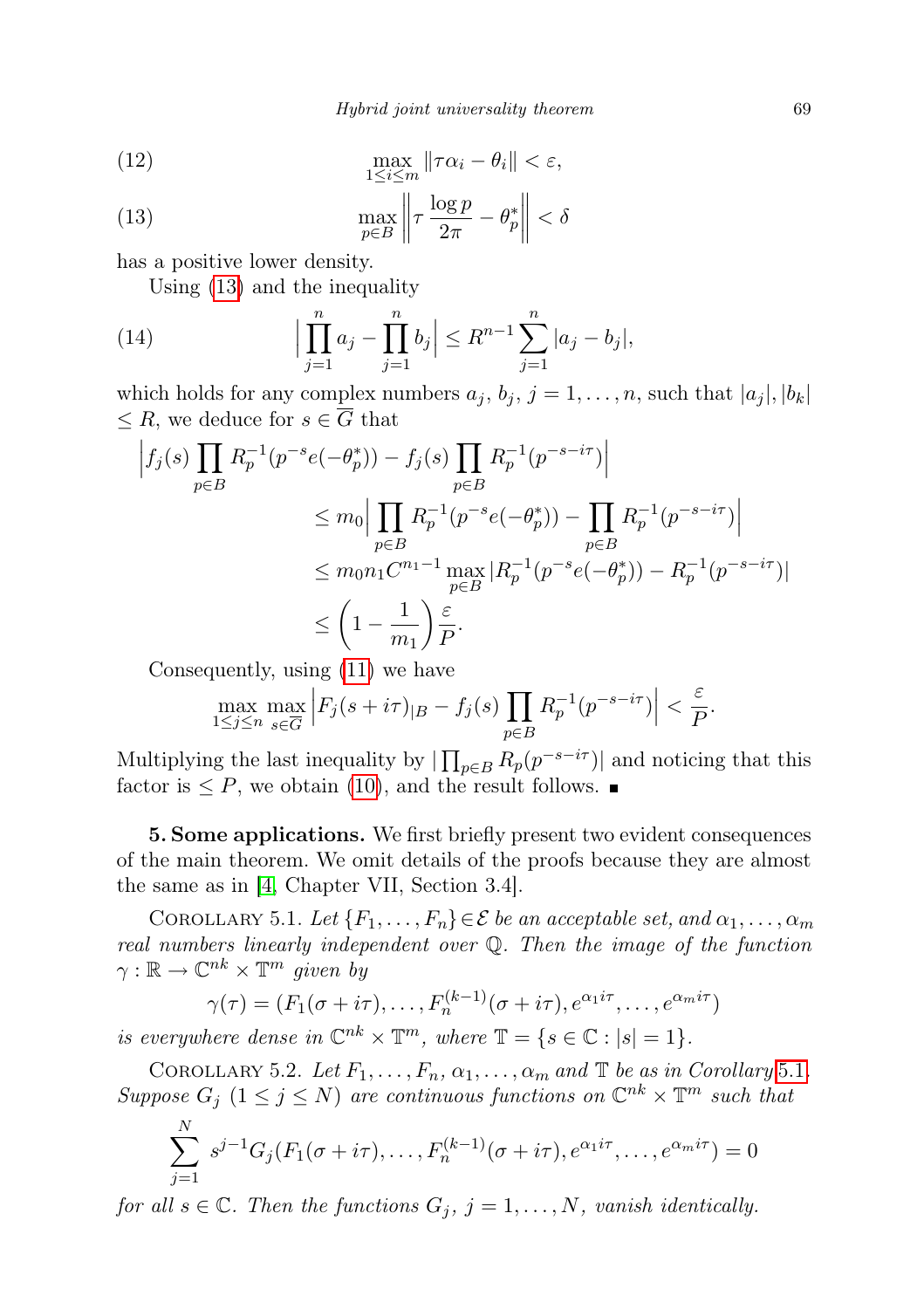70 Ł. Pańkowski

*Proof.* Proceeding by contradiction it suffices to choose an open set  $U \subset$  $\mathbb{C}^{nk} \times \mathbb{T}^m$  consisting of vectors z for which

$$
|G_j(z)| > \delta > 0 \quad \text{for some } 1 \le j \le N.
$$

Then, by Corollary [5.1,](#page-10-1) there exists a complex number  $s = \sigma + i\tau$  such that

$$
(F_1(\sigma+i\tau),\ldots,F_n^{(k-1)}(\sigma+i\tau),e^{\alpha_1i\tau},\ldots,e^{\alpha_m i\tau})\in U,
$$

and the result follows.

Finally, we generalize Theorem 2 from [\[3\]](#page-13-5). By a *general Dirichlet polyno*mial we understand a function of the form

$$
P(s) = \sum_{i=1}^{n} a_i e^{-\lambda_i s}, \quad \text{where } a_i \in \mathbb{C}, \lambda_i \in \mathbb{R}.
$$

COROLLARY 5.3. Let  $\{F_1, \ldots, F_n\} \subset \mathcal{E}$  be an acceptable set and let  $P_1, \ldots, P_n$  be non-zero general Dirichlet polynomials. Then for  $n \geq 2$  the function

$$
F(s) = \sum_{j=1}^{n} P_j(s) F_j(s)
$$

has infinitely many zeros off the critical line  $\sigma = 1/2$ . Moreover, for every  $1/2 < \sigma_1 < \sigma_2 < 1$  the number of zeros of  $F(s)$  in the rectangle  $\sigma_1 \leq \sigma \leq \sigma_2$ ,  $0 < t < T$  is  $\gg T$  as  $T \to \infty$ .

Proof. Assume that

$$
P_j(s) = \sum_{l=1}^{k_j} a_l^{(j)} e^{-\lambda_l^{(j)} s}.
$$

Let  $\{\alpha_i\}_{1\leq i\leq m}$  be a basis of the vector space over Q generated by all  $\lambda_l^{(j)}$  $l^{(J)}$  $1 \leq j \leq n, 1 \leq l \leq k_j$ . Choose an integer N such that for each  $1 \leq j \leq n$ and  $1 \leq l \leq k_j$ ,

$$
\lambda_l^{(j)} = \sum_{1 \leq i \leq m} n_i^{(l,j)} \frac{\alpha_i}{N}, \quad n_i^{(l,j)} \in \mathbb{Z}.
$$

We now follow closely the proof of Theorem 2 in [\[3\]](#page-13-5). Let  $\sigma_0$  be such that  $1/2 < \sigma_0 < 1$ . It is sufficient to show that for every  $\delta_0 > 0$  the function  $F(s)$ has  $\gg T$  zeros in  $|\sigma - \sigma_0| < \delta_0$ ,  $|t| \leq T$ .

Since  $\prod_{j=1}^{n} P_j(s)$  does not vanish identically, there exist  $t_0 > 0$  and  $0 <$  $\delta < 1/2$  such that  $P_i(s) \neq 0$  in the disk  $|s - s_0| \leq \delta$ , where  $s_0 = \sigma_0 + it_0$ . Let  $m_0 = \min_{1 \leq j \leq n} \min_{|s - s_0| \leq \delta} |P_j(s)|$ , and let  $A_j$  be such that

$$
\sum_{j=0}^{n-1} A_j s^j = (s - s_0)^{n-1}.
$$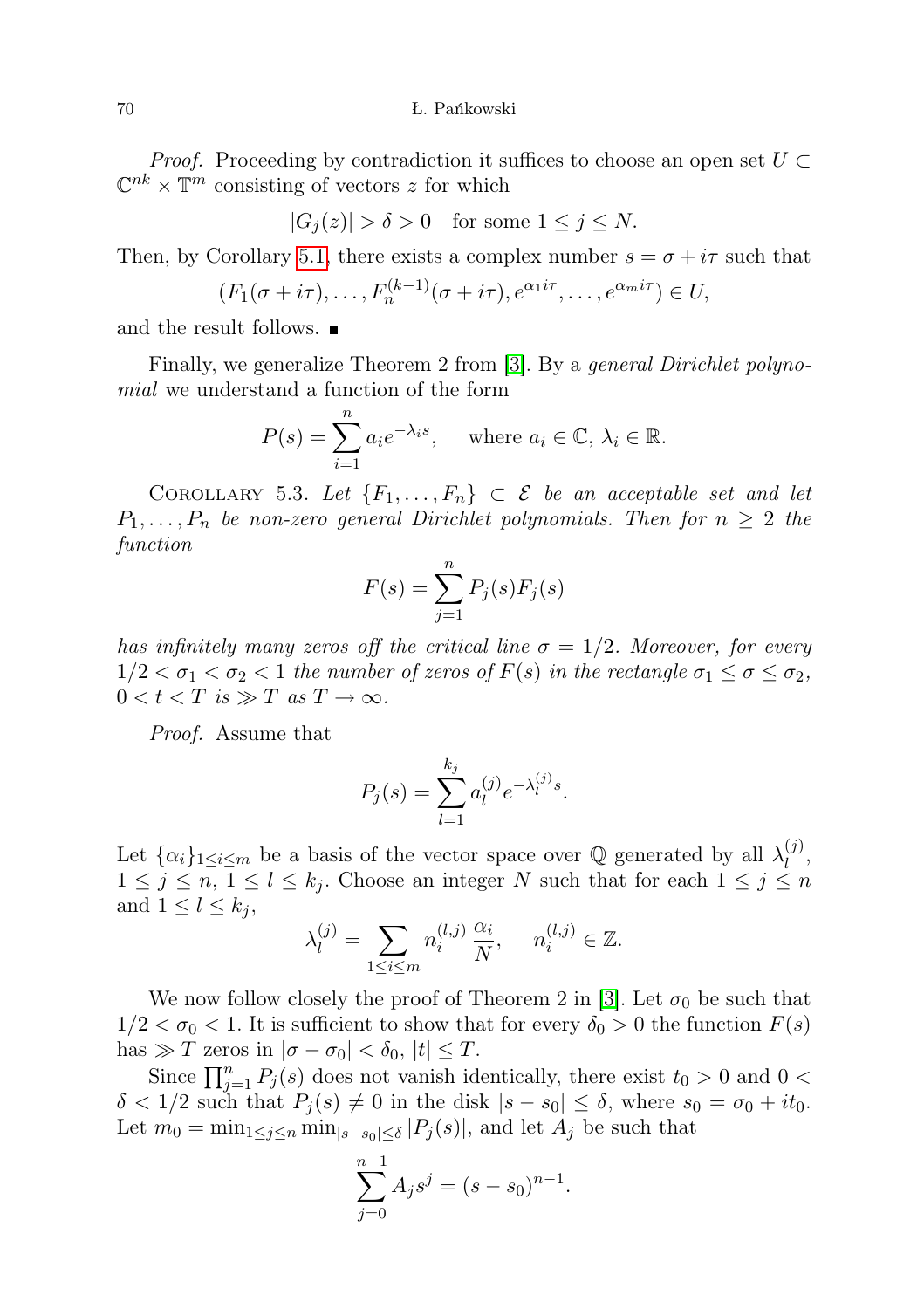$\mathbf{L}$ 

We define some constants:

$$
H_0 = \max_j |A_j|, \quad m_1 = \max_j \max_{1/2 \le \sigma \le 1} \sum_{i=1}^{\kappa_j} |a_i^{(j)}| e^{-\lambda_i^{(j)} \sigma}, \quad m_2 = 2\pi \max_{i,j,l} n_i^{(l,j)},
$$
  

$$
V = (2 + |t_0|)^n, \quad M_1 = \max\left(\frac{2m_1m_2}{m_0}, N\left(m_1 + \frac{2H_0 V m_1^2 m_2}{m_0^2}\right)\right).
$$

Using Theorem [4.2](#page-9-0) we obtain a set of real numbers  $\tau$  satisfying

$$
\max_{1 \le j \le n} \max_{|s-s_0| \le \delta} \left| F_j(s+i\tau) - \frac{A_{j-1}s^{j-1}}{P_j(s)} \right| \le \frac{\delta^{n-1}}{M_1},
$$

$$
\max_{1 \le i \le m} \left\| \frac{\tau \alpha_i}{2N\pi} \right\| \le \frac{\delta^{n-1}}{M_1}.
$$

For these  $\tau$  and for  $|s - s_0| \leq \delta$  we have

$$
|P_j(s+i\tau) - P_j(s)| \le \max_{1/2 \le \sigma \le 1} \sum_{i=1}^{k_j} |a_i^{(j)}| \cdot e^{-\lambda_i^{(j)}\sigma} \cdot |e^{-i\tau \lambda_i^{(j)}} - 1|.
$$

From the choice of N and inequality [\(14\)](#page-10-2) for  $R = 1$  we have

$$
|e^{-i\tau\lambda_i^{(j)}}-1|\leq \frac{m_2\delta^{n-1}}{M_1},
$$

hence

$$
|P_j(s + i\tau) - P_j(s)| \le \frac{m_1 m_2 \delta^{n-1}}{M_1}.
$$

Further, omitting some technical details (cf. [\[3\]](#page-13-5)), we obtain

$$
|P_j(s+i\tau)F_j(s+i\tau) - A_{j-1}s^{j-1}| < \frac{\delta^{n-1}}{n}.
$$

Finally, we see that the set of real numbers  $\tau$  satisfying

$$
\max_{|s-s_0|=\delta} |F(s+i\tau) - (s-s_0)^{n-1}| < \delta^{n-1}
$$

has a positive lower density, and the result follows from the classical Rouché theorem.  $\blacksquare$ 

Acknowledgments. The author would like to cordially thank Professor Jerzy Kaczorowski for helpful discussions and suggestions.

This research was partially supported by the grant no. N N201 1482 33 from the Polish Ministry of Science and Higher Education.

## References

<span id="page-12-0"></span>[1] B. Bagchi, The statistical behaviour and universality properties of the Riemann zetafunction and other allied Dirichlet series, Ph.D. Thesis, Indian Statistical Institute, Calcutta, 1981.